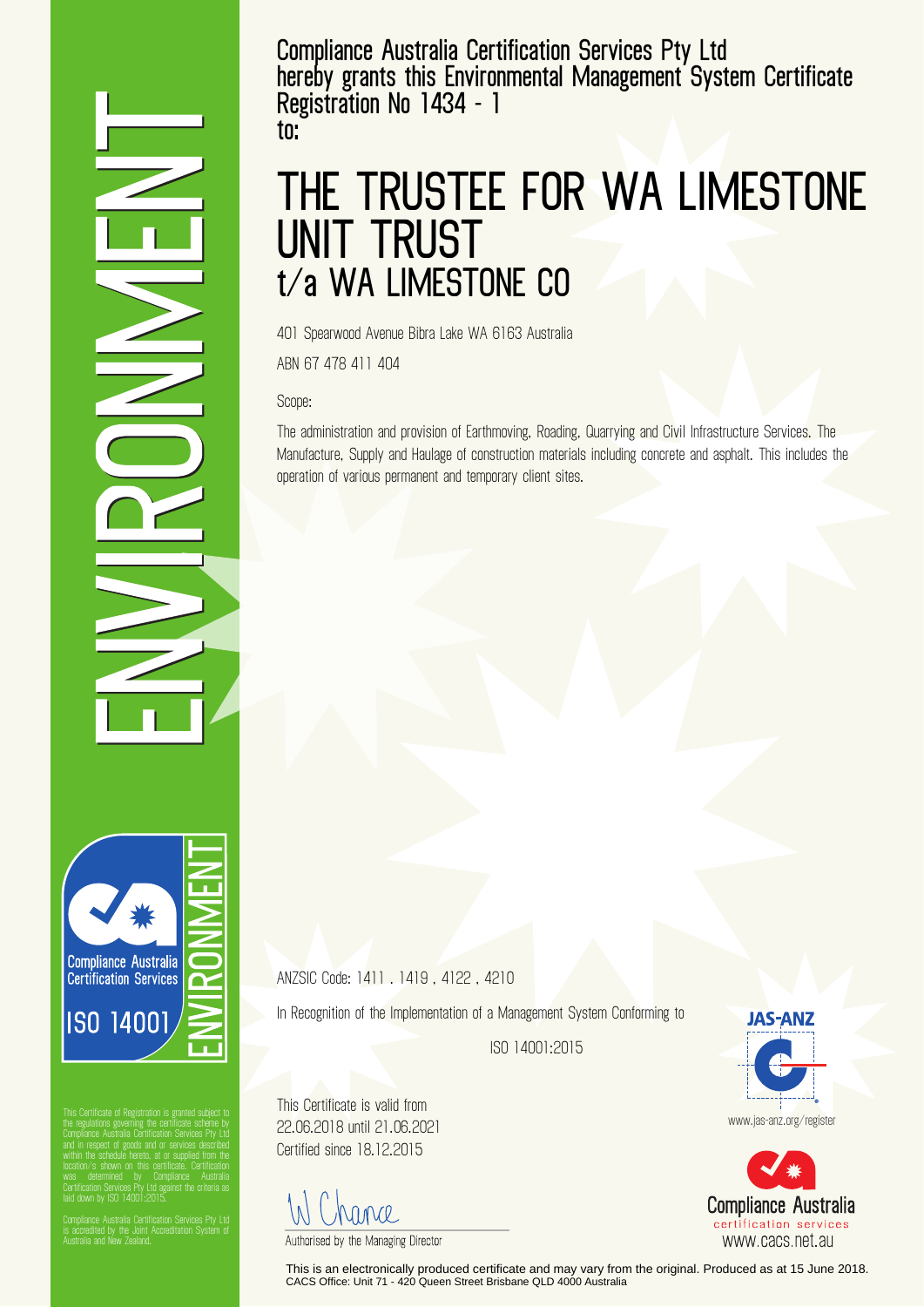**Compliance Australia Certification Services Pty Ltd hereby grants this Environmental Management System Certificate Registration No 1434 - 3 to:**

## **WA Limestone Contracting Pty Ltd**

401 Spearwood Avenue Bibra Lake WA 6163 Australia

ABN 76 604 937 715

Scope:

The administration and provision of Earthmoving, Roading, Quarrying and Civil Infrastructure Services. The Manufacture, Supply and Haulage of construction materials including concrete and asphalt. This includes the operation of various permanent and temporary client sites.

ANZSIC Code: 1411 . 1419 , 4122 , 4210

In Recognition of the Implementation of a Management System Conforming to

ISO 14001:2015

This Certificate is valid from 22.06.2018 until 21.06.2021 Certified since 18.12.2015

MMP.

Authorised by the Managing Director

This is an electronically produced certificate and may vary from the original. Produced as at 15 June 2018. CACS Office: Unit 71 - 420 Queen Street Brisbane QLD 4000 Australia

**JAS-ANZ** www.jas-anz.org/register

**Compliance Australia** certification services

www.cacs.net.au

**Compliance Australia** Certification Services **ISO 14001** 

This Certificate of Registration is granted subject to the regulations governing the certificate scheme by Compliance Australia Certification Services Pty Ltd and in respect of goods and or services described within the schedule hereto, at or supplied from the Certification Services Pty Ltd against the criteria as laid down by ISO 14001:2015.

is accredited by the Joint Accreditation System of Australia and New Zealand.